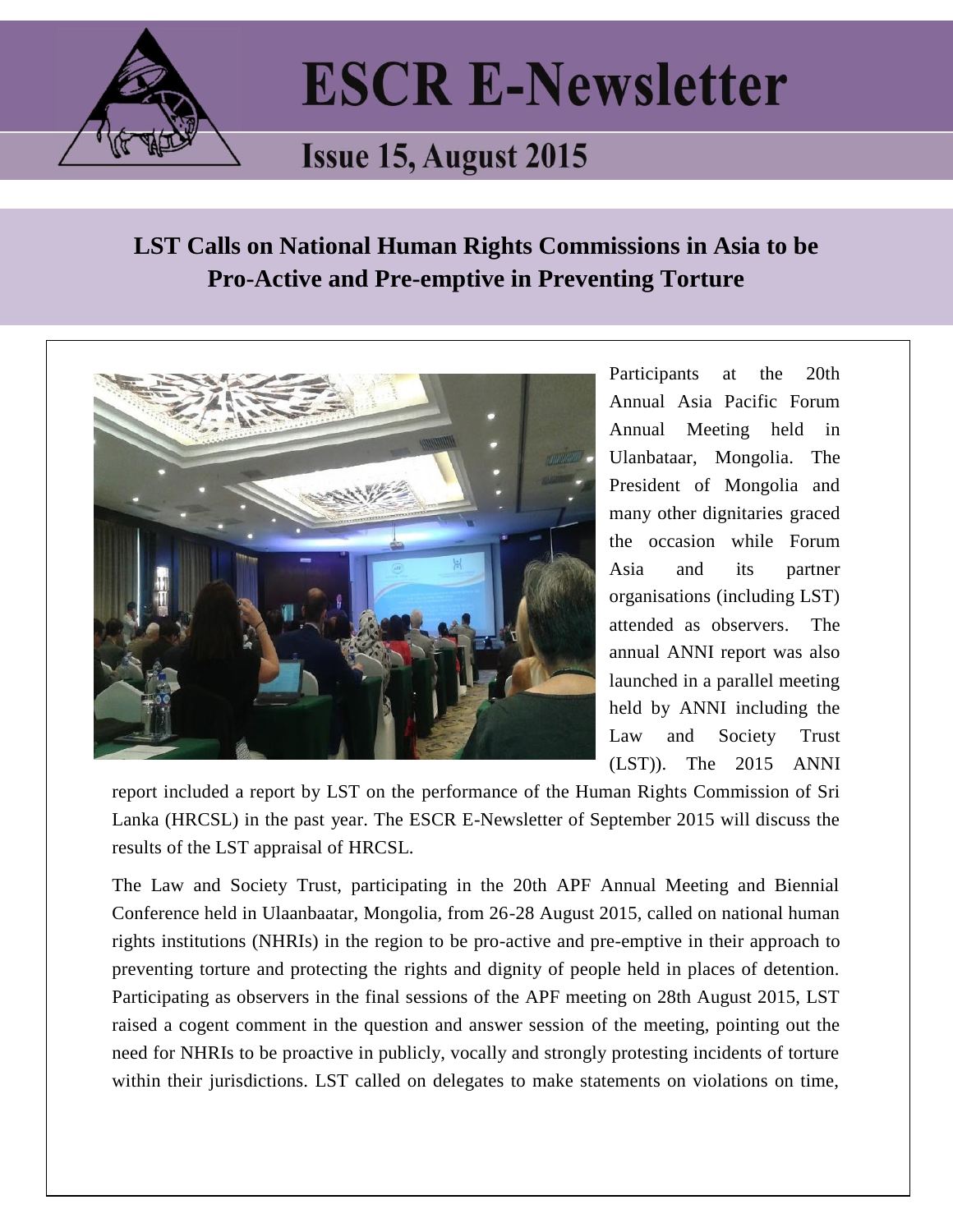and in local languages and pointed out the strong message that NHRIs can send to violators by such simple measures as a press statement made at the right time and in the right spirit.

The Law and Society Trust along with regional partner organizations of the [Asian](https://www.forum-asia.org/?issues=civil-society-anni)  NGO [Network on National Human Rights Institutions \(ANNI\)](https://www.forum-asia.org/?issues=civil-society-anni) from Asia attended the 20th APF meeting, and concluded its annual launch of the ANNI report on the performance and Establishment of National Human Rights Institutions in Asia in Ulanbataar, Mongolia from 24th to 28th August 2015.

Many National Human Rights Institutions from Asia, including the Human Rights Commission of Sri Lanka, annually attend the APF annual meeting. Other delegates included representatives from NHRI's in Afghanistan, Jordan, Oman, Australia, New Zealand, Burma, Indonesia, India, Bangladesh, and hosting country, Mongolia, among many other Asian nations. This year, in Ulanbataar, LST along with its partners took a strong stand and called on NHRIs to be vocal in issuing statements, reports and publicly condemning violations of human dignity through the means of torture. LST pointed out the message that NHRIs then send out to violators, and the strength that civil society receives from such interventions by the national watchdogs on human rights.



Presentation by **Dr**. **Sima Samar,** Chairperson of the **Afghanistan** Independent Human Rights Commission (AIHRC)

LST raised its concerns as delegates considered the challenges in monitoring of incidents of torture and the role of NHRIs in such monitoring. The question of torture carried out by nonstate actors, and the role of NHRIs in such instances was one of the issues that delegates discussed. The success stories of the NHRIs of countries like Jordan and Afghanistan in